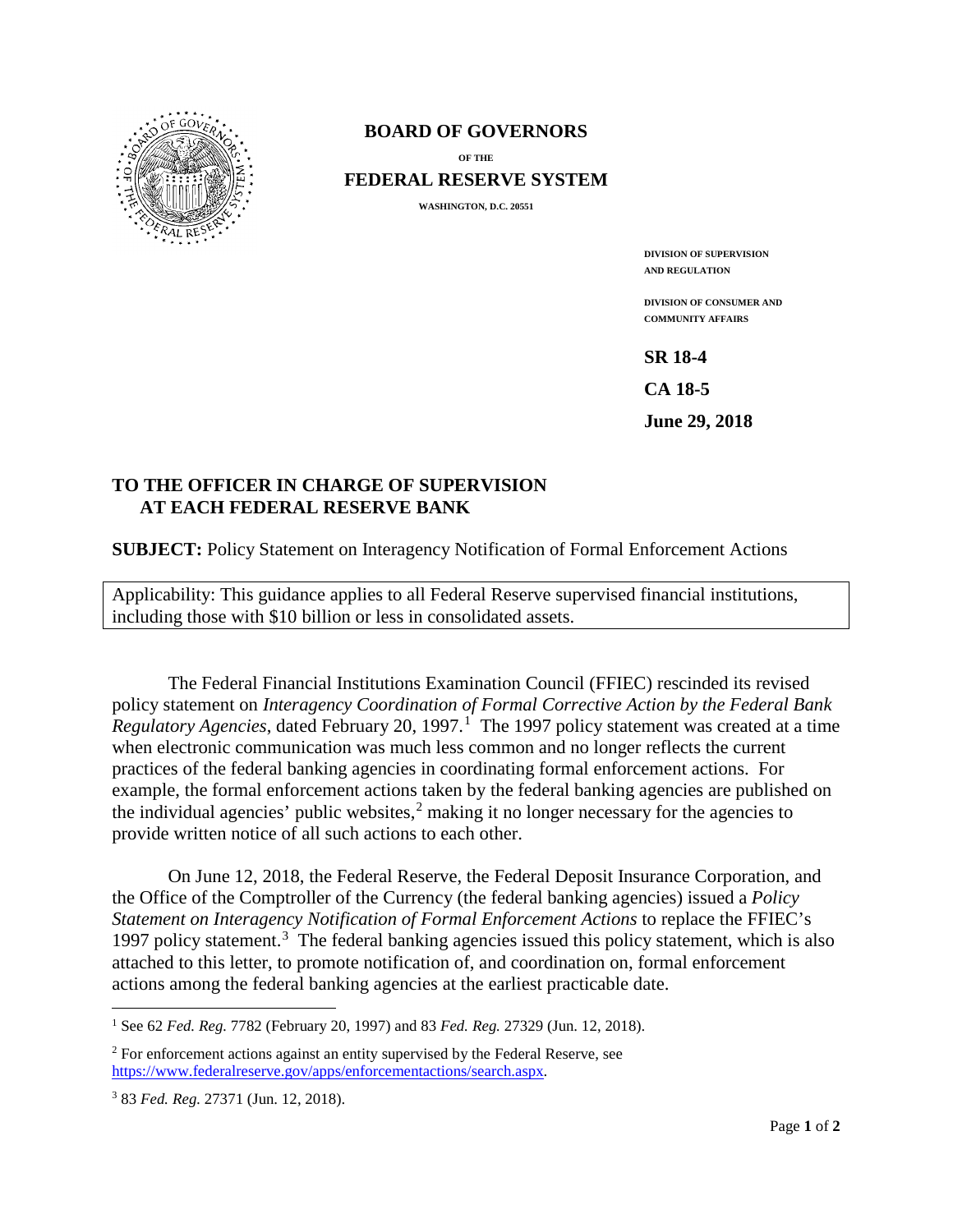In accordance with the policy statement, Board staff is responsible for notifying the appropriate federal banking agency(ies) of a formal enforcement action against a Federal Reserve supervised institution that involves the interests of another federal banking agency. Therefore, Reserve Bank staff should contact Board staff on any questions concerning the coordination of an enforcement action with another federal banking agency.

Reserve Banks are asked to distribute this letter to supervised institutions in their districts, as well as to appropriate supervisory and examination staff. Questions regarding this letter should be directed to Jason Gonzalez, Special Counsel, at (202) 452-3275 in the Board's Legal Division. In addition, questions may be sent via the Board's public website. $4$ 

Deputy Director Director

Arthur Lindo Eric S. Belsky Division of Supervision Division of Consumer and and Regulation Community Affairs

## **Attachments:**

- *Statement on Interagency Notification of Formal Enforcement Actions*
- *[Federal Register Notice](https://www.gpo.gov/fdsys/pkg/FR-2018-06-12/pdf/2018-12556.pdf)*

## **Supersedes:**

 $\overline{a}$ 

• SR letter 97-5, "Policy Statement on Interagency Notification and Coordination of Enforcement Actions"

<span id="page-1-0"></span><sup>4</sup> Se[e http://www.federalreserve.gov/apps/contactus/feedback.aspx.](http://www.federalreserve.gov/apps/contactus/feedback.aspx)